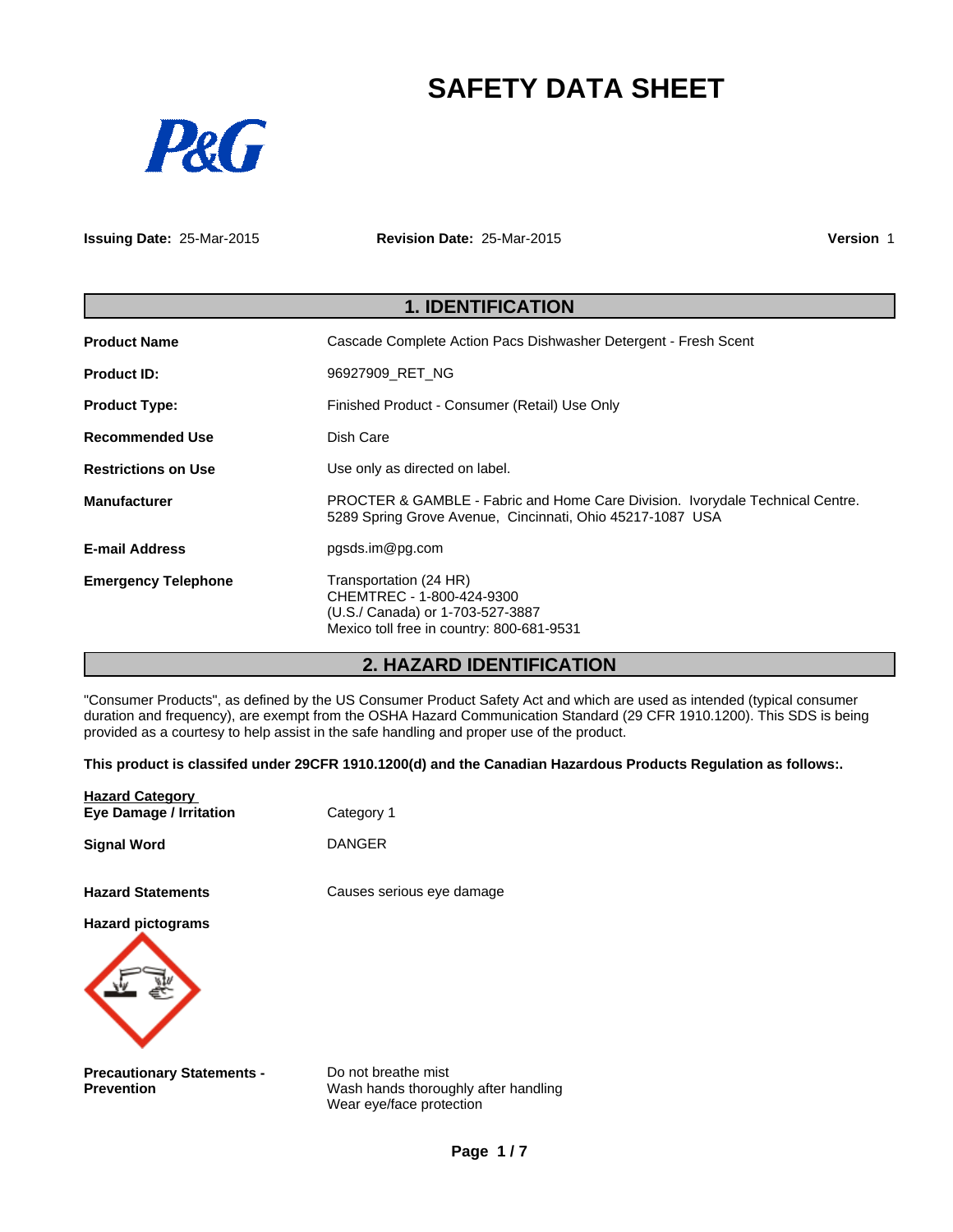**96927909\_RET\_NG** - **Cascade Complete Action Pacs Dishwasher Detergent - Fresh Scent**

|                                                      | Use with ventilation.                                                                                                                                                                                                                                                                                                                                                                                                                                                                         |
|------------------------------------------------------|-----------------------------------------------------------------------------------------------------------------------------------------------------------------------------------------------------------------------------------------------------------------------------------------------------------------------------------------------------------------------------------------------------------------------------------------------------------------------------------------------|
| <b>Precautionary Statements -</b><br>Response        | IF IN EYES: Rinse cautiously with water for several minutes. Remove contact lenses, if<br>present and easy to do. Continue rinsing<br>Immediately call a POISON CENTER or doctor/physician<br>IF SWALLOWED: Rinse mouth. DO NOT induce vomiting.<br>Drink 1 or 2 glasses of water<br>IF ON SKIN (or hair): Remove/Take off immediately all contaminated clothing. Rinse skin<br>with water/shower<br>IF INHALED: Remove to fresh air and keep at rest in a position comfortable for breathing |
| <b>Precautionary Statements -</b><br><b>Storage</b>  | None                                                                                                                                                                                                                                                                                                                                                                                                                                                                                          |
| <b>Precautionary Statements -</b><br><b>Disposal</b> | None                                                                                                                                                                                                                                                                                                                                                                                                                                                                                          |
| Hazards not otherwise classified<br>(HNOC)           | None                                                                                                                                                                                                                                                                                                                                                                                                                                                                                          |

# **3. COMPOSITION/INFORMATION ON INGREDIENTS**

### **Ingredients are listed according to 29CFR 1910.1200 Appendix D and the Canadian Hazardous Products Regulation**

| <b>Chemical Name</b>                                          | <b>Synonyms</b> | <b>Trade Secret</b> | <b>CAS-No</b> | Weight %  |
|---------------------------------------------------------------|-----------------|---------------------|---------------|-----------|
| Sodium carbonate                                              |                 | No.                 | 497-19-8      | $30 - 35$ |
| Carbonic acid disodium salt, compd.<br>with hydrogen peroxide |                 | No                  | 15630-89-4    | $10 - 15$ |
| Poly(oxy-1,2-ethanediyl),<br>alpha-isotridecyl-omega-hydroxy- |                 | No                  | 9043-30-5     | - 5       |

# **4. FIRST AID MEASURES**

#### **First aid measures for different exposure routes**

| Eye contact                                           | Rinse with plenty of water. Call a physician immediately.                                                                                           |
|-------------------------------------------------------|-----------------------------------------------------------------------------------------------------------------------------------------------------|
| <b>Skin contact</b>                                   | Rinse with plenty of water. Get medical attention if irritation develops and persists.                                                              |
| <b>Ingestion</b>                                      | Drink 1 or 2 glasses of water. Do NOT induce vomiting. Get medical attention immediately if<br>symptoms occur.                                      |
| <b>Inhalation</b>                                     | IF INHALED: Remove to fresh air and keep at rest in a position comfortable for breathing.<br>Call a physician or poison control center immediately. |
| Most important symptoms/effects,<br>acute and delayed | None under normal use conditions.                                                                                                                   |

**Indication of immediate medical attention and special treatment needed, if necessary**

**Notes to Physician** Treat symptomatically.

# **5. FIRE-FIGHTING MEASURES**

**Suitable extinguishing media** Dry chemical, CO 2, alcohol-resistant foam or water spray.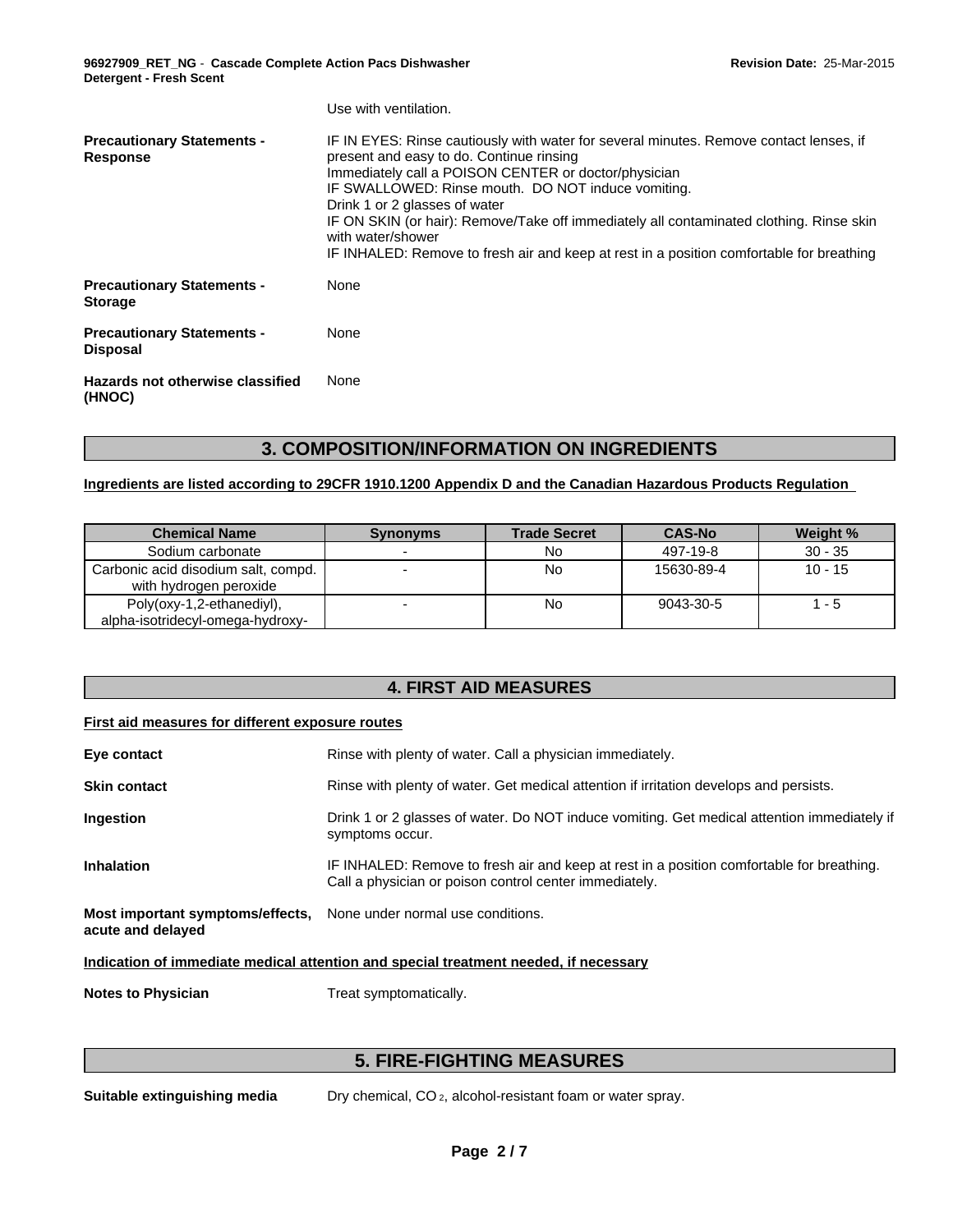**96927909\_RET\_NG** - **Cascade Complete Action Pacs Dishwasher Detergent - Fresh Scent**

| <b>Unsuitable Extinguishing Media</b>             | None.                                                                                                                                     |
|---------------------------------------------------|-------------------------------------------------------------------------------------------------------------------------------------------|
| Special hazard                                    | None known.                                                                                                                               |
| Special protective equipment for<br>fire-fiahters | As in any fire, wear self-contained breathing apparatus pressure-demand, MSHA/NIOSH<br>(approved or equivalent) and full protective gear. |
| Specific hazards arising from the<br>chemical     | None.                                                                                                                                     |

# **6. ACCIDENTAL RELEASE MEASURES**

|                                                              | Personal precautions, protective equipment and emergency procedures                                                                                                                                  |  |  |
|--------------------------------------------------------------|------------------------------------------------------------------------------------------------------------------------------------------------------------------------------------------------------|--|--|
| <b>Personal precautions</b>                                  | Use personal protective equipment. Do not get in eyes, on skin, or on clothing.                                                                                                                      |  |  |
| Advice for emergency responders                              | Use personal protective equipment as required.                                                                                                                                                       |  |  |
| Methods and materials for containment and cleaning up        |                                                                                                                                                                                                      |  |  |
| <b>Methods for containment</b>                               | Prevent dust cloud. Prevent further leakage or spillage if safe to do so.                                                                                                                            |  |  |
| Methods for cleaning up                                      | Sweep up and shovel into suitable containers for disposal. Dispose of in accordance with<br>local regulations.                                                                                       |  |  |
|                                                              | 7. HANDLING AND STORAGE                                                                                                                                                                              |  |  |
| <b>Precautions for safe handling</b>                         |                                                                                                                                                                                                      |  |  |
| Advice on safe handling                                      | Use personal protective equipment as required. Keep container closed when not in use.<br>Never return spills in original containers for re-use. Keep out of the reach of children.                   |  |  |
| Conditions for safe storage, including any incompatibilities |                                                                                                                                                                                                      |  |  |
| <b>Storage Conditions</b>                                    | Keep containers tightly closed in a dry, cool and well-ventilated place.                                                                                                                             |  |  |
| Incompatible products                                        | None known.                                                                                                                                                                                          |  |  |
|                                                              | <b>8. EXPOSURE CONTROLS/PERSONAL PROTECTION</b>                                                                                                                                                      |  |  |
| <b>Control parameters</b>                                    |                                                                                                                                                                                                      |  |  |
| <b>Exposure Guidelines</b>                                   | No exposure limits noted for ingredient(s).                                                                                                                                                          |  |  |
| <b>Exposure controls</b>                                     |                                                                                                                                                                                                      |  |  |
| <b>Engineering Measures</b>                                  | Distribution, Workplace and Household Settings:<br>Ensure adequate ventilation                                                                                                                       |  |  |
|                                                              | Product Manufacturing Plant (needed at Product-Producing Plant ONLY):<br>Where reasonably practicable this should be achieved by the use of local exhaust<br>ventilation and good general extraction |  |  |
| <b>Personal Protective Equipment</b>                         |                                                                                                                                                                                                      |  |  |
| <b>Eye Protection</b>                                        | Distribution, Workplace and Household Settings:<br>Requires Eye Protection                                                                                                                           |  |  |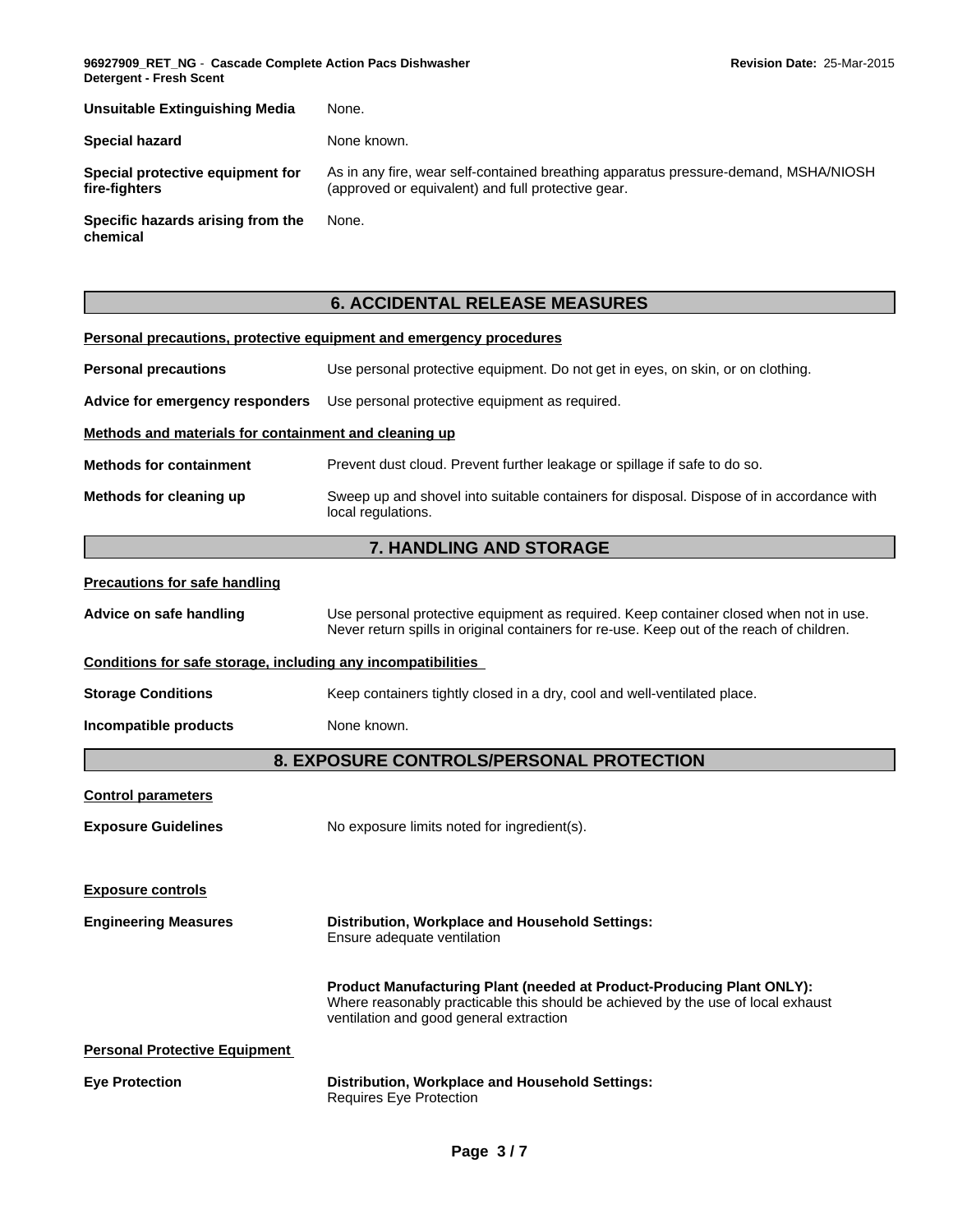|                                 | <b>Product Manufacturing Plant (needed at Product-Producing Plant ONLY):</b><br>Safety glasses with side-shields<br>If splashes are likely to occur, wear:<br>Tightly fitting safety goggles |
|---------------------------------|----------------------------------------------------------------------------------------------------------------------------------------------------------------------------------------------|
| <b>Hand Protection</b>          | Distribution, Workplace and Household Settings:<br>No special protective equipment required                                                                                                  |
|                                 | <b>Product Manufacturing Plant (needed at Product-Producing Plant ONLY):</b><br>Protective gloves                                                                                            |
| <b>Skin and Body Protection</b> | Distribution, Workplace and Household Settings:<br>No special protective equipment required                                                                                                  |
|                                 | <b>Product Manufacturing Plant (needed at Product-Producing Plant ONLY):</b><br>Wear suitable protective clothing                                                                            |
| <b>Respiratory Protection</b>   | Distribution, Workplace and Household Settings:<br>No special protective equipment required                                                                                                  |

**Product Manufacturing Plant (needed at Product-Producing Plant ONLY):** In case of insufficient ventilation wear suitable respiratory equipment

### **9. PHYSICAL AND CHEMICAL PROPERTIES**

| Physical State @20°C<br><b>Appearance</b><br>Odor<br><b>Odor threshold</b> | solid<br>Dual-phase white blue<br>Scented<br>No information available          |                  |
|----------------------------------------------------------------------------|--------------------------------------------------------------------------------|------------------|
| Property                                                                   | Values                                                                         | Note             |
| pH value                                                                   | $10.7 - 11$                                                                    | (as 1% solution) |
| <b>Melting/freezing point</b>                                              | No information available                                                       |                  |
| <b>Boiling point/boiling range</b>                                         | No information available                                                       |                  |
|                                                                            | No information available                                                       |                  |
| <b>Flash point</b>                                                         | No information available                                                       |                  |
| <b>Evaporation rate</b>                                                    |                                                                                |                  |
| Flammability (solid, gas)                                                  | No information available                                                       |                  |
| <b>Flammability Limits in Air</b>                                          |                                                                                |                  |
| <b>Upper flammability limit</b>                                            | No information available                                                       |                  |
| <b>Lower Flammability Limit</b>                                            | No information available                                                       |                  |
| Vapor pressure                                                             | No information available                                                       |                  |
| Vapor density                                                              | No information available                                                       |                  |
| <b>Relative density</b>                                                    | $0.93 - 1$                                                                     |                  |
| <b>Water solubility</b>                                                    | 100%                                                                           |                  |
| Solubility in other solvents                                               | No information available                                                       |                  |
| Partition coefficient: n-octanol/waterNo information available             |                                                                                |                  |
| <b>Autoignition temperature</b>                                            | No information available                                                       |                  |
| <b>Decomposition temperature</b>                                           | No information available                                                       |                  |
| <b>Viscosity of Product</b>                                                | No information available                                                       |                  |
| VOC Content (%)                                                            | Products comply with U.S. state and federal requisitions for VOC content in co |                  |

C Content (%) **Products comply with US state and federal regulations for VOC content in consumer** products.

### **10. STABILITY AND REACTIVITY**

| <b>Reactivity</b> |  |
|-------------------|--|
|                   |  |

**Reading None under normal use conditions.** 

**Stability** Stable under normal conditions.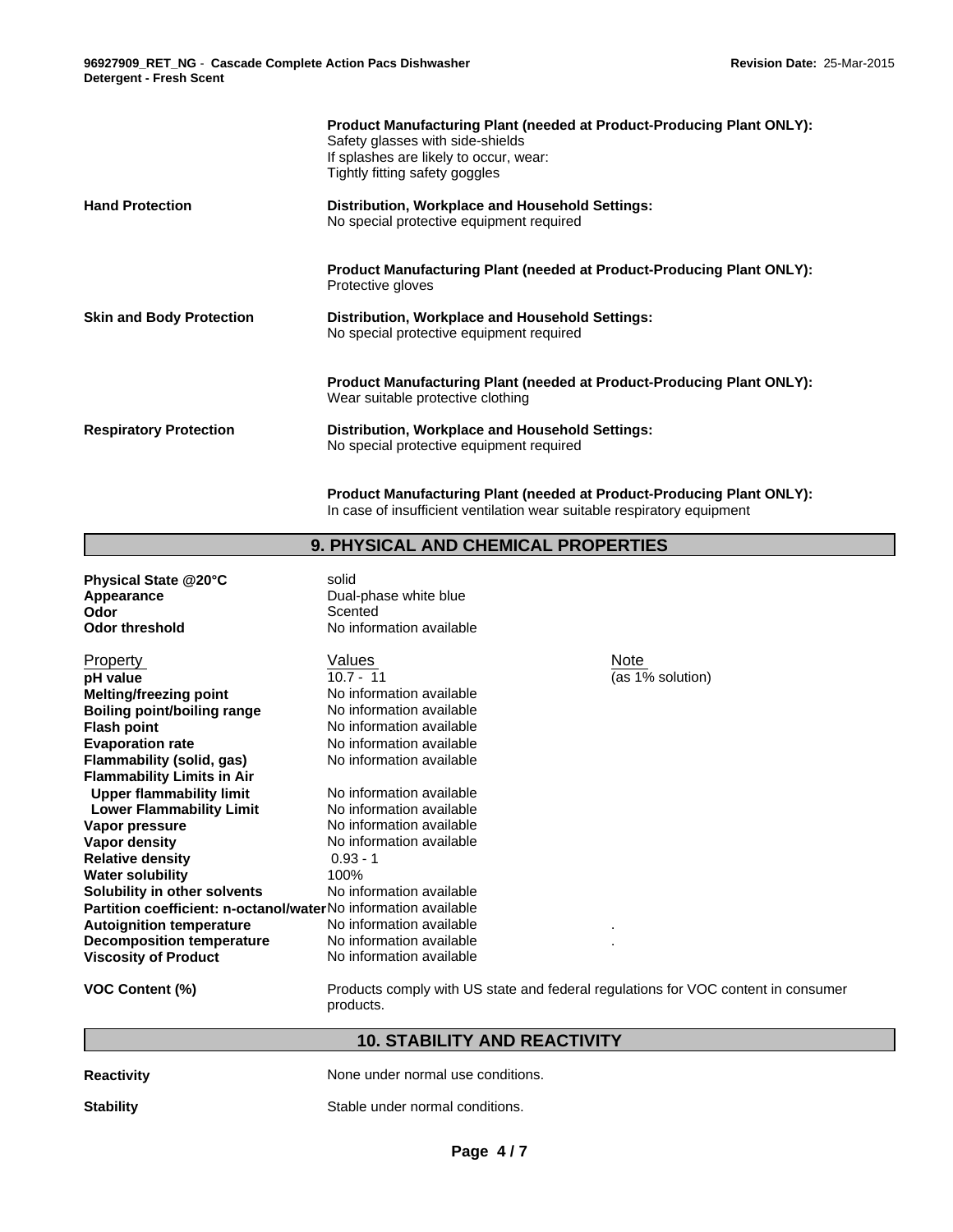| Hazardous polymerization   | Hazardous polymerization does not occur. |
|----------------------------|------------------------------------------|
| <b>Hazardous Reactions</b> | None under normal processing.            |
| <b>Conditions to Avoid</b> | None under normal processing.            |
| <b>Materials to avoid</b>  | None in particular.                      |

**Hazardous Decomposition Products** None under normal use.

# **11. TOXICOLOGICAL INFORMATION**

#### **Product Information Information on likely routes of exposure**

| <b>Inhalation</b>   | No known effect.                |
|---------------------|---------------------------------|
| <b>Skin contact</b> | No known effect.                |
| <b>Ingestion</b>    | No known effect.                |
| Eye contact         | Risk of serious damage to eyes. |

#### **Delayed and immediate effects as well as chronic effects from short and long-term exposure**

| <b>Acute toxicity</b>             | No known effect.                |
|-----------------------------------|---------------------------------|
| <b>Skin corrosion/irritation</b>  | No known effect.                |
| Serious eye damage/eye irritation | Risk of serious damage to eyes. |
| <b>Skin sensitization</b>         | No known effect.                |
| <b>Respiratory sensitization</b>  | No known effect.                |
| Germ cell mutagenicity            | No known effect.                |
| <b>Neurological Effects</b>       | No known effect.                |
| <b>Reproductive toxicity</b>      | No known effect.                |
| Developmental toxicity            | No known effect.                |
| <b>Teratogenicity</b>             | No known effect.                |
| <b>STOT - single exposure</b>     | No known effect.                |
| STOT - repeated exposure          | No known effect.                |
| <b>Target Organ Effects</b>       | No known effect.                |
| <b>Aspiration hazard</b>          | No known effect.                |
| Carcinogenicity                   | No known effect.                |

#### **Component Information**

| <b>Chemical Name</b>                                          | <b>CAS-No</b> | LD50 Oral                                                                                                                                            | <b>LD50 Dermal</b>                                                           | <b>LC50 Inhalation</b> |
|---------------------------------------------------------------|---------------|------------------------------------------------------------------------------------------------------------------------------------------------------|------------------------------------------------------------------------------|------------------------|
| Sodium carbonate                                              | 497-19-8      | not indicated; rat)                                                                                                                                  | 2800 mg/kg bw (Guideline   > 2000 mg/kg bw (EPA 16  <br>CFR 1500.40; rabbit) |                        |
| Carbonic acid disodium salt, compd.<br>with hydrogen peroxide | 15630-89-4    | 893 mg/kg bw (U.S. EPA  <br>Office of Pesticides and<br>Toxic Substances (1984)<br>"Acute Exposure Oral<br>Toxicity"; standard acute<br>method; rat) | > 2000 mg/kg bw (EPA<br>  Guideline; standard acute  <br>method; rabbit)     |                        |

# **12. ECOLOGICAL INFORMATION**

#### **Ecotoxicity**

The product is not expected to be hazardous to the environment.

| Persistence and degradability    | No information available. |
|----------------------------------|---------------------------|
| <b>Bioaccumulative potential</b> | No information available. |
| <b>Mobility</b>                  | No information available. |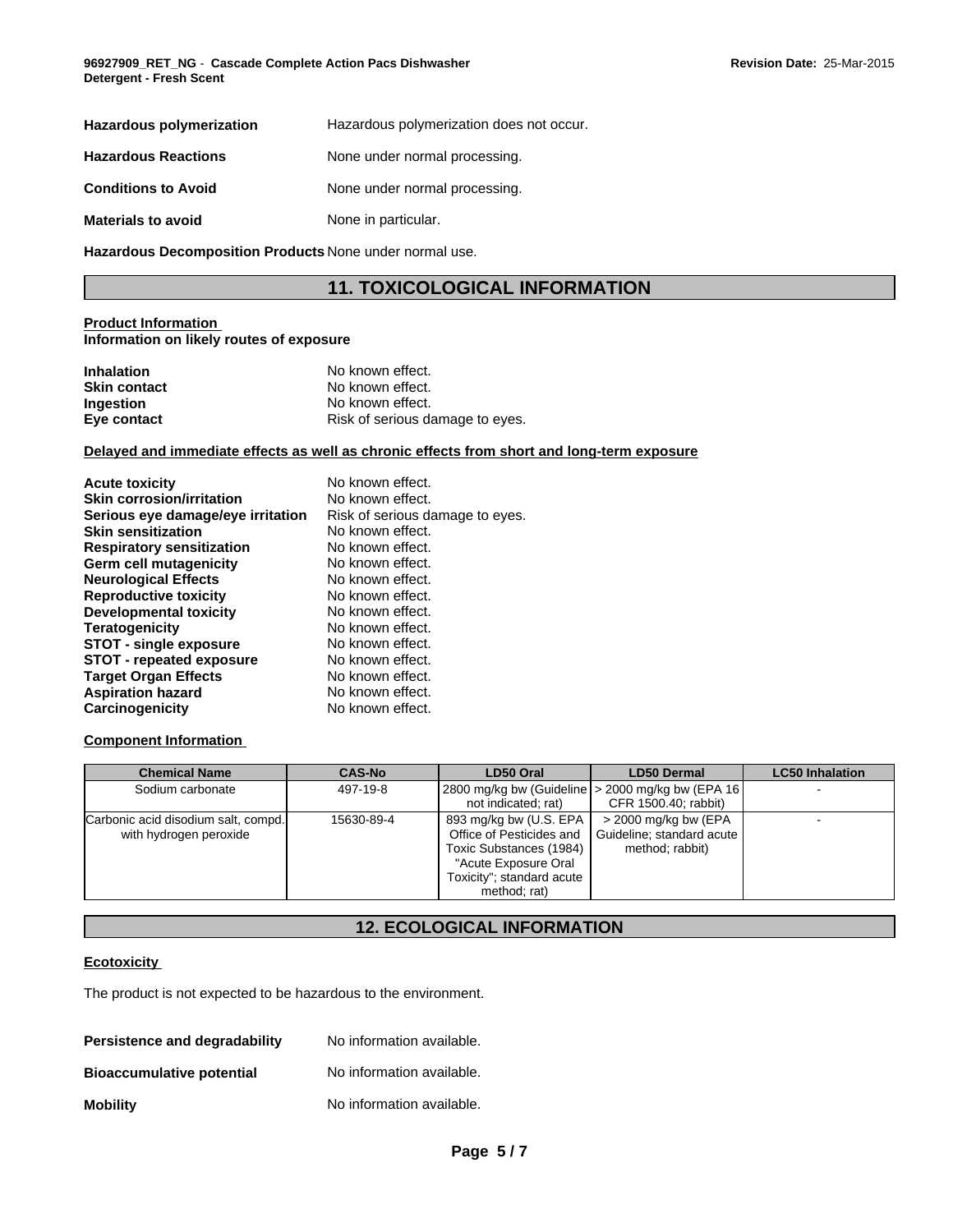**Other adverse effects** No information available.

# **13. DISPOSAL CONSIDERATIONS**

| <b>Waste treatment</b>                                          |                                                                                                        |
|-----------------------------------------------------------------|--------------------------------------------------------------------------------------------------------|
| Waste from Residues / Unused<br><b>Products</b>                 | Disposal should be in accordance with applicable regional, national and local laws and<br>regulations. |
| Contaminated packaging                                          | Disposal should be in accordance with applicable regional, national and local laws and<br>regulations. |
| California Hazardous Waste Codes 331<br>(non-household setting) |                                                                                                        |

#### **14. TRANSPORT INFORMATION**

| <b>DOT</b>  | Not regulated |
|-------------|---------------|
| <b>IMDG</b> | Not regulated |
| <b>IATA</b> | Not regulated |

## **15. REGULATORY INFORMATION**

#### **U.S. Federal Regulations**

#### **SARA 313**

Section 313 of Title III of the Superfund Amendments and Reauthorization Act of 1986 (SARA). This product does not contain any chemicals which are subject to the reporting requirements of the Act and Title 40 of the Code of Federal Regulations, Part 372

#### **CERCLA**

This material, as supplied, does not contain any substances regulated as hazardous substances under the Comprehensive Environmental Response Compensation and Liability Act (CERCLA) (40 CFR 302) or the Superfund Amendments and Reauthorization Act (SARA) (40 CFR 355). There may be specific reporting requirements at the local, regional, or state level pertaining to releases of this material

#### **Clean Air Act, Section 112 Hazardous Air Pollutants (HAPs) (see 40 CFR 61)**

This product does not contain any substances regulated as hazardous air pollutants (HAPS) under Section 112 of the Clean Air Act Amendments of 1990.

#### **Clean Water Act**

This product contains the following substances which are regulated pollutants pursuant to the Clean Water Act (40 CFR 122.21 and 40 CFR 122.42):

| Chemical Name                    | <b>CAS-No</b> | <b>CWA - Reportable</b><br>Quantities | <b>CWA - Toxic</b><br><b>Pollutants</b> | <b>CWA - Priority</b><br><b>Pollutants</b> | <b>CWA - Hazardous</b><br><b>Substances</b> |
|----------------------------------|---------------|---------------------------------------|-----------------------------------------|--------------------------------------------|---------------------------------------------|
| Hvdrozincite<br>(Zn5(CO3)2(OH)6) | 12122-17-7    |                                       |                                         |                                            |                                             |

#### **California Proposition 65**

This product is not subject to warning labeling under California Proposition 65.

#### **U.S. State Regulations (RTK)**

| <b>Chemical Name</b> | <b>CAS-No</b> | <b>Massachusetts</b> |
|----------------------|---------------|----------------------|
|----------------------|---------------|----------------------|